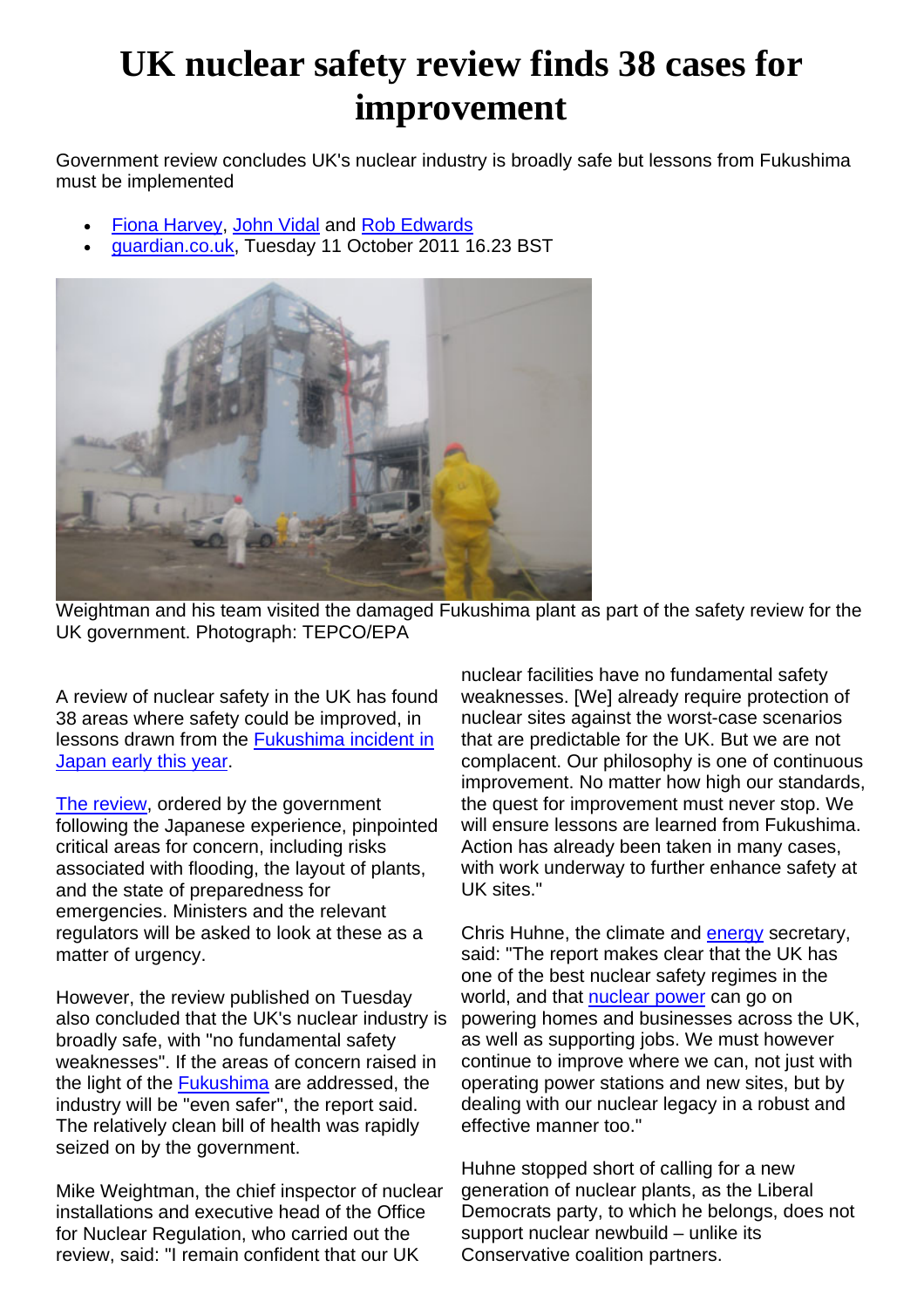The government said it would give the Office for Nuclear Regulation statutory powers to improve safety.

Among the lessons highlighted in the report were the need to prioritise safety reviews and to review plants' reliance on off-site infrastructure such as the electrical grid, in case of serious disruptions such as natural disasters. When power grids were shut down by the Japanese tsunami, there were problems in powering the water pumps needed to cool the stricken reactors.

Floods or earthquakes could cause radioactivity to leak into the environment from Britain's nuclear bomb factories, Weightman's review also revealed. In a submission to the review, the Atomic Weapons Establishment (AWE) said that some of the sensitive operations carried out at Aldermaston and Burghfield in Berkshire were "vulnerable" to flooding or seismic damage.

Burghfield was badly flooded after heavy rain in July 2007, which an internal AWE report said caused severe disruption and "extensive damage" to an explosives area. But the report stressed that there was no "threat to the nuclear safety of either the AWE sites, the public or the environment."

Now, however, in a 40-page submission to the Weightman review by the Office for Nuclear Regulation, AWE accepts that radioactivity could escape. "Some containment may be vulnerable to flooding in which case some limited spread of radiological contamination could occur," it said. This would be "a minor consequence event", AWE added. "Some containment (process and structures) may be vulnerable to damage from a seismic event. There could be particulate release as a result of loss of containment or fire."

The AWE submission also disclosed that it was dependent on electricity

from the National Grid in the event of emergencies. As a result of a review, "the onsite electricity distribution system is to be enhanced over the coming year", AWE said. "This enhancement unill remove any nuclear safety dependency on the national grid."

Responding to the review, the [Royal Academy of](http://www.raeng.org.uk/news/releases/shownews.htm?NewsID=692)  [Engineering \(RAE\) issued a statement](http://www.raeng.org.uk/news/releases/shownews.htm?NewsID=692) in favour of pursuing nuclear energy, but warned that it must be balanced against risks. "Like all forms of power generation nuclear power is not without risk. The seriousness and potential global nature of accidents in the nuclear industry bring particular challenges," the RAE said.

"Continued vigilance, transparency and cooperation by all countries and organisations must be maintained on issues of safety and security. The potential scale of a disaster means that, despite the fact that accidents are rare, traditional probabilistic methods of assessing the risk should be supplemented with contingency plans to deal with all conceivable eventualities."

Weightman and his team visited Japan in June, and saw the Fukushima plant and the actions that had been taken to make it safe. They were given access to detailed information about the plant's workings, and met and talked to the workers involved in the clean-up. Weightman also took account of evidence from the International Atomic Energy Agency and energy companies.

The Fukushima plant [was the source of a](http://www.guardian.co.uk/world/2011/jun/07/japan-doubles-fukushima-radiation-leak-estimate)  [serious radiation leak](http://www.guardian.co.uk/world/2011/jun/07/japan-doubles-fukushima-radiation-leak-estimate), which took weeks to bring under control and is still the subject of an ongoing clean-up and monitoring operation.

Weightman said: "While it is only six months since the earthquake and tsunami hit Japan, I am satisfied we are in a position to have drawn reliable conclusions and identified the main lessons to improve safety. Detailed technical information will no doubt continue to emerge and the Office for Nuclear Regulation will continue to monitor it and take action as necessary."

Sue Ion, fellow of the Royal Academy of Engineering, said: "This report also emphasises the issues associated with the long-term management of the UK's historic legacy sites where there are significant engineering challenges and where 'utmost vigour and determination' should be taken to ensure their clean up and decommissioning."

But independent nuclear analyst John Large said the review was a "whitewash".

"I see the hidden hand of the industry being very influential. There is nothing here to counter the